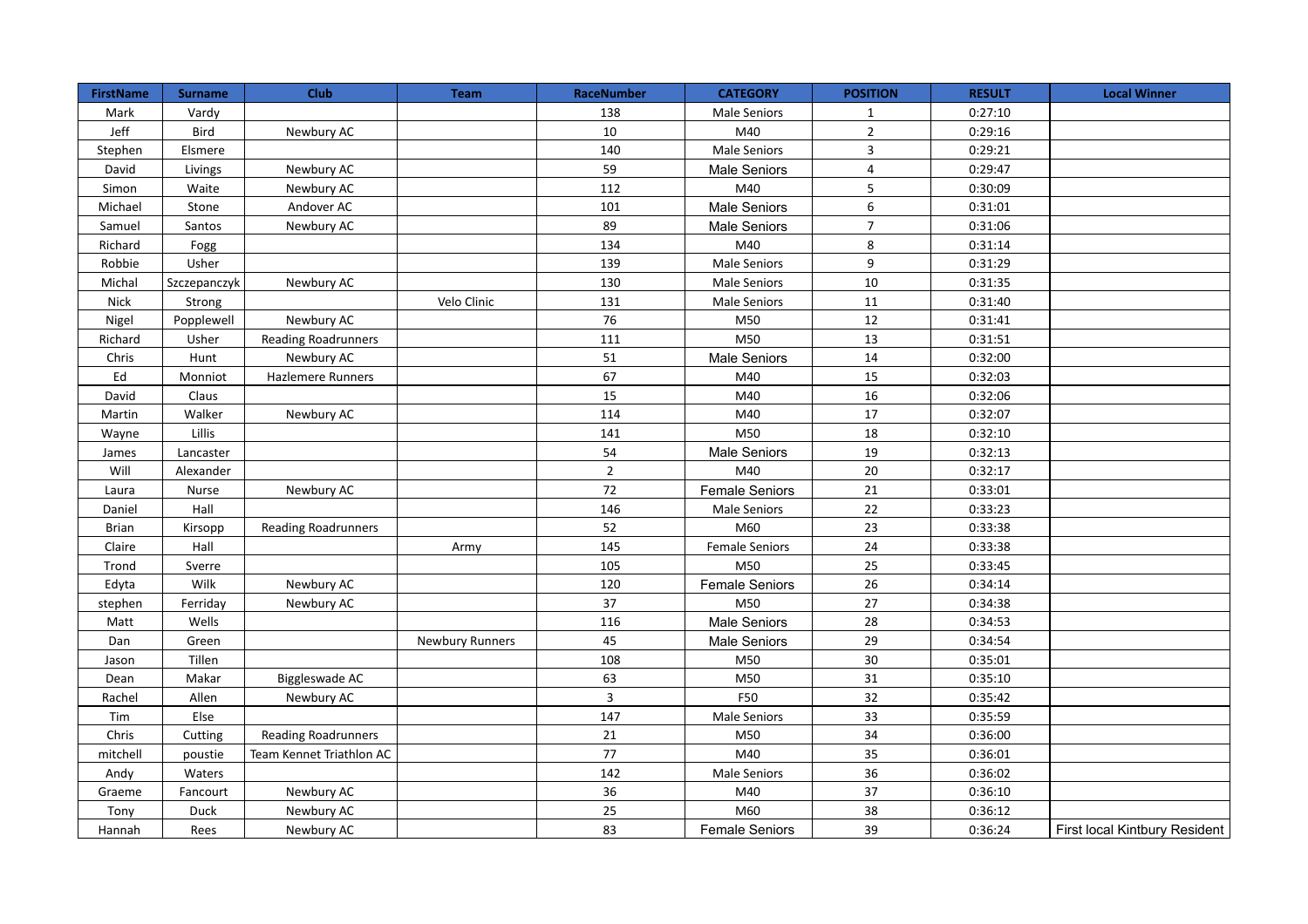| Andy     | Nicholls     |                                 | Newbury Athletic Club | 70             | <b>Male Seniors</b>   | 40      | 0:36:25 |                               |
|----------|--------------|---------------------------------|-----------------------|----------------|-----------------------|---------|---------|-------------------------------|
| Emiliano | Espinar      | Team Kennet                     |                       | 129            | M50                   | 41      | 0:36:28 | First local Kintbury Resident |
| Jon      | Martin       |                                 |                       | 64             | Male Seniors          | 42      | 0:36:39 |                               |
| Chris    | Rimmer       |                                 |                       | 128            | M40                   | 43      | 0:36:42 |                               |
| stuart   | Alderton     |                                 |                       | $\mathbf{1}$   | M40                   | 44      | 0:36:43 |                               |
| Ady      | Tuckwell     |                                 |                       | 109            | M40                   | 45      | 0:36:53 |                               |
| Helen    | Gaforth      |                                 |                       | 40             | F40                   | 46      | 0:36:55 |                               |
| Robert   | <b>Higgs</b> |                                 |                       | 135            | M40                   | 47      | 0:37:01 |                               |
| Will     | Gibb         |                                 |                       | 42             | Male Seniors          | 48      | 0:37:04 |                               |
| Sally    | Robson       |                                 |                       | 85             | F50                   | 49      | 0:37:47 |                               |
| James    | Maggs        |                                 |                       | 62             | M40                   | 50      | 0:37:56 |                               |
| Nga      | Wong         |                                 |                       | 123            | M50                   | 51      | 0:38:10 |                               |
| Jenny    | Eaton        | Newbury AC                      |                       | 27             | F50                   | 52      | 0:38:20 |                               |
| Aaron    | Higgins      |                                 |                       | 49             | Male Seniors          | 53      | 0:38:34 |                               |
| Neil     | Patterson    |                                 |                       | 74             | M40                   | 54      | 0:38:35 |                               |
| Ami      | Taylor       | Hungerford Hares RC             |                       | 107            | <b>Female Seniors</b> | 55      | 0:38:41 |                               |
| John     | Donohoe      |                                 |                       | 24             | M50                   | 56      | 0:39:04 |                               |
| Neville  | Baker        | <b>Headington RR</b>            |                       | 6              | M60                   | 57      | 0:39:12 |                               |
| Nick     | Scrivener    |                                 |                       | 90             | Male Seniors          | 58      | 0:39:49 |                               |
| Simon    | Hockaday     | Team Kennet Triathlon AC        |                       | 50             | M50                   | 59      | 0:39:55 |                               |
| mandy    | waldon       | Hungerford Hares RC             |                       | 113            | F40                   | 60      | 0:40:08 |                               |
| Collum   | Stewart      |                                 |                       | 137            | <b>Male Seniors</b>   | 61      | 0:40:13 |                               |
| jodi     | Strong       |                                 |                       | 104            | <b>Female Seniors</b> | 62      | 0:40:21 |                               |
| Adam     | Humphreys    |                                 |                       | 143            | <b>Male Seniors</b>   | 63      | 0:40:22 |                               |
| Razvan   | Seba         |                                 |                       | 91             | Male Seniors          | 64      | 0:40:39 |                               |
| Steve    | Lyons        |                                 | Hermitage Joggers     | 61             | M50                   | 65      | 0:40:40 |                               |
| Kate     | Helyer       |                                 |                       | 48             | F40                   | 66      | 0:40:51 |                               |
| david    | wright       | Newbury AC                      |                       | 125            | M50                   | 67      | 0:40:55 |                               |
| David    | Evans        |                                 |                       | 32             | M50                   | 68      | 0:41:08 |                               |
| Peter    | Dawson       |                                 |                       | 22             | M60                   | 69      | 0:41:14 |                               |
| Georgia  | Williams     |                                 |                       | 121            | <b>Female Seniors</b> | 70      | 0:41:16 |                               |
| Aiden    | Simmons      |                                 |                       | 92             | Male Seniors          | $72\,$  | 0:41:45 |                               |
| Caroline | Bamford      | Hungerford Hares RC             |                       | $\overline{7}$ | F50                   | 71      | 0:41:45 |                               |
| Tom      | Fortune      | <b>Fell Runners Association</b> |                       | 39             | M40                   | 73      | 0:41:55 |                               |
| Emilio   | Cid          |                                 |                       | 14             | M50                   | 74      | 0:41:56 |                               |
| Martin   | Ling         |                                 |                       | 58             | M40                   | 76      | 0:42:08 |                               |
| Tim      | Elks         |                                 |                       | 28             | Male Seniors          | 75      | 0:42:08 |                               |
| Daniel   | Simmons      |                                 |                       | 93             | Male Seniors          | $77 \,$ | 0:42:10 |                               |
| Chris    | Hobson       | Newbury AC                      |                       | 151            | M40                   | 78      | 0:42:43 |                               |
| Kate     | Towse        |                                 |                       | 152            |                       | 79      | 0:42:43 |                               |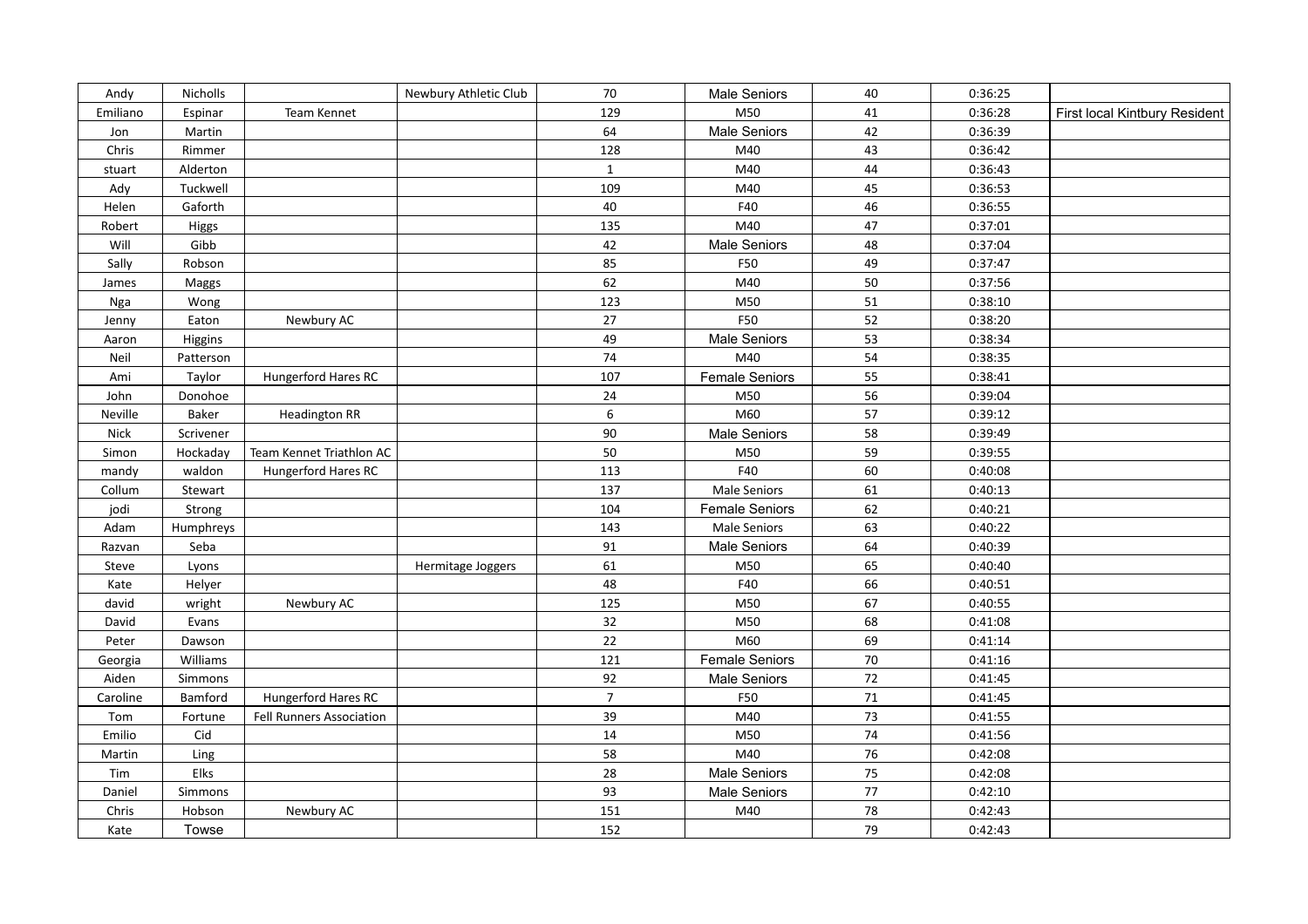| Benjamin     | Else       |                            |                  | 29               | Male Seniors          | 80  | 0:42:47 |  |
|--------------|------------|----------------------------|------------------|------------------|-----------------------|-----|---------|--|
| Simon        | Gale       | Team Kennet Triathlon AC   |                  | 41               | M50                   | 81  | 0:42:59 |  |
| Claire       | Loveridge  |                            |                  | 60               | F40                   | 82  | 0:43:05 |  |
| Jeremy       | Burnage    |                            |                  | 13               | M40                   | 83  | 0:43:10 |  |
| Benjamin     | Smith      |                            |                  | 96               | M40                   | 84  | 0:43:16 |  |
| Graham       | Legge      | Kintbury Joggers           |                  | 56               | M70                   | 85  | 0:43:29 |  |
| Katie        | Gumbrell   | <b>Reading Roadrunners</b> |                  | 46               | F40                   | 86  | 0:43:32 |  |
| Jamie        | Boyt       |                            |                  | 11               | M40                   | 87  | 0:43:34 |  |
| JULIA        | WRIGHT     | Kintbury Joggers           |                  | 126              | F50                   | 88  | 0:43:48 |  |
| Daisy        | Machinnum  |                            |                  | 157              | <b>Female Seniors</b> | 89  | 0:43:56 |  |
| Leon         | Gould      |                            |                  | 136              | <b>Male Seniors</b>   | 90  | 0:43:58 |  |
| liz          | harkness   | Newbury AC                 |                  | 47               | F70                   | 92  | 0:44:02 |  |
| Tom          | Bance      |                            |                  | 8                | Male Seniors          | 91  | 0:44:02 |  |
| Katie        | Smith      |                            |                  | 97               | <b>Female Seniors</b> | 93  | 0:44:08 |  |
| Simon        | Hayley     |                            |                  | 144              | M40                   | 94  | 0:44:10 |  |
| Jamie        | Machinnum  |                            |                  | 159              | Male                  | 95  | 0:44:28 |  |
| Holly        | Ringrow    |                            |                  | 84               | <b>Female Seniors</b> | 96  | 0:44:29 |  |
| David        | Machinnum  |                            |                  | 158              | M50                   | 97  | 0:44:33 |  |
| Nia          | Stamp      |                            |                  | 98               | <b>Female Seniors</b> | 98  | 0:44:41 |  |
| Rob          | Astley     |                            |                  | 71               | M60                   | 99  | 0:44:44 |  |
| Natalie      | Stevenson  |                            |                  | 100              | <b>Female Seniors</b> | 100 | 0:45:00 |  |
| Nina         | Gill       |                            |                  | 43               | <b>Female Seniors</b> | 101 | 0:45:09 |  |
| Chris        | Collins    |                            |                  | 19               | Male Seniors          | 102 | 0:45:11 |  |
| Roisin       | Winston    |                            |                  | 122              | <b>Female Seniors</b> | 103 | 0:45:25 |  |
| Sarah        | Banfield   |                            |                  | $\boldsymbol{9}$ | <b>Female Seniors</b> | 104 | 0:45:32 |  |
| Tom          | Swift      |                            |                  | 106              | M40                   | 105 | 0:45:46 |  |
| Matthew      | Meddings   |                            |                  | 65               | M40                   | 106 | 0:45:56 |  |
| Sian         | Astley     |                            |                  | $\sqrt{5}$       | F40                   | 107 | 0:46:05 |  |
| Leah         | Bertram    |                            |                  | 156              | <b>Female Seniors</b> | 108 | 0:46:11 |  |
| <b>Brian</b> | Emms       | Lonely Goat RC             |                  | 31               | M70                   | 109 | 0:46:18 |  |
| Glyn         | Evans      |                            |                  | 33               | M50                   | 110 | 0:46:21 |  |
| Alex         | Smith      |                            |                  | 95               | M40                   | 112 | 0:47:09 |  |
| Tamsin       | Lamb       |                            |                  | 53               | F40                   | 111 | 0:47:09 |  |
| Russell      | Crook      |                            |                  | 150              | M50                   | 113 | 0:48:10 |  |
| Milly        | Furtune    |                            |                  | 155              | <b>Female Seniors</b> | 114 | 0:48:12 |  |
| Roeland      | Mertens    |                            |                  | 66               | M40                   | 115 | 0:48:25 |  |
| Jenni        | Whatley    | Lonely Goat RC             |                  | 117              | F40                   | 116 | 0:48:45 |  |
| Claire       | Digweed    |                            |                  | 23               | F50                   | 117 | 0:48:52 |  |
| Hilary       | Murgatroyd |                            | Hungerford Hares | 69               | F50                   | 118 | 0:48:52 |  |
| Paul         | Bridsey    |                            |                  | 133              | M60                   | 119 | 0:48:58 |  |